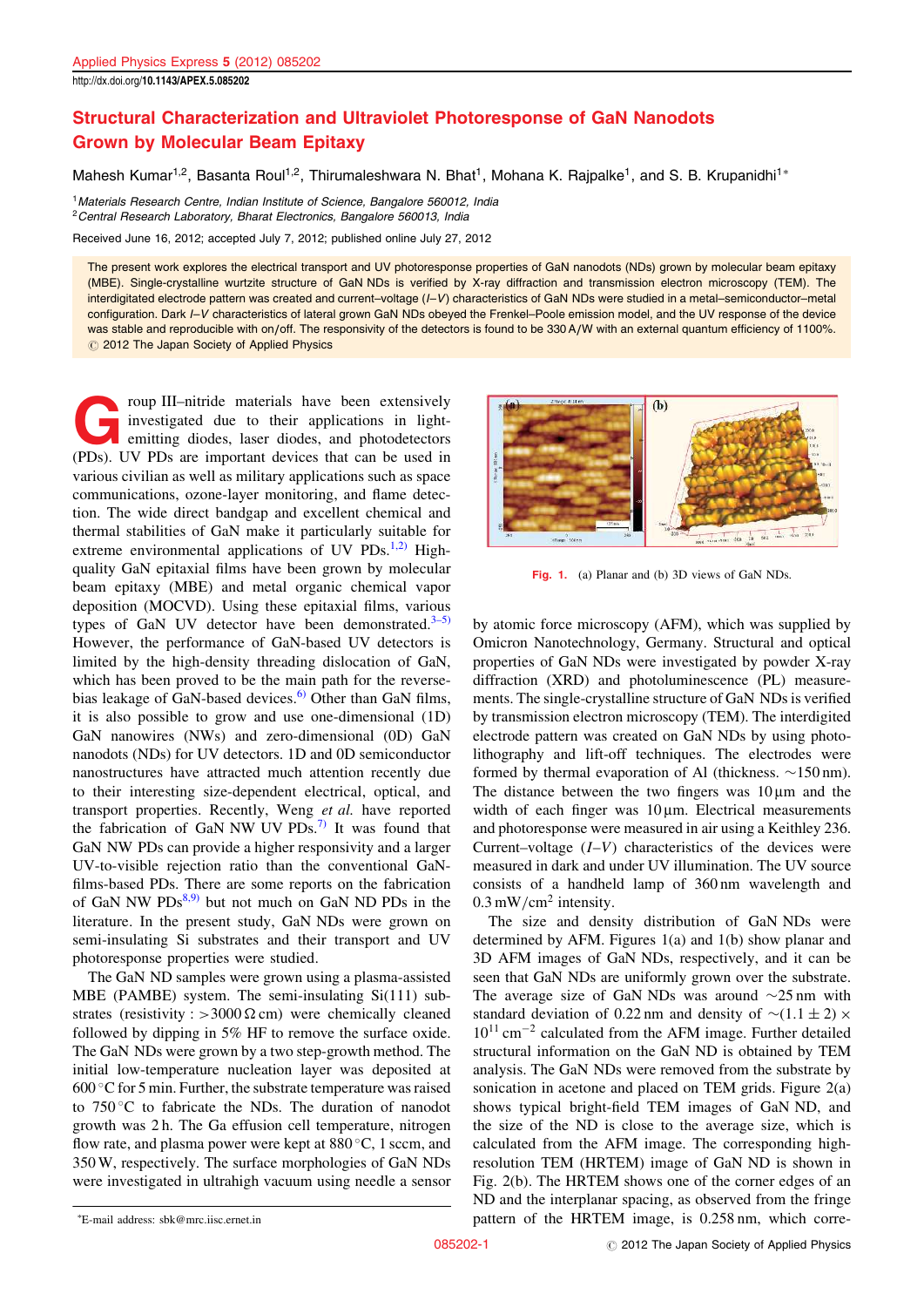

Fig. 2. (a) Typical TEM image of a GaN ND and (b) HRTEM image of the corner edge of the ND.



Fig. 3. (a) XRD  $2\theta/\omega$  scan and (b) room temperature PL spectra of the GaN NDs grown on Si(111) substrate.

sponds to the (0002) lattice spacing of fully relaxed GaN layers.10) These results clearly demonstrate that the as-grown NDs are fairly single crystalline, and are crystallized hexagonally along the [0001] direction with uniform geometry. Figure 3(a) shows XRD  $2\theta/\omega$  scan of GaN NDs grown on Si(111) substrate. From the figure, it can be seen that except the substrate peaks, only a (0002) GaN diffracted peak at  $2\theta = 34.65^{\circ}$  is present, indicating that the GaN NDs are highly oriented along the [0001] direction of the wurtzite structures. The optical properties of GaN NDs were characterized by PL measurements using a He–Cd laser (30 mW, 325 nm) as the excitation source at room temperature and shown in Fig. 3(b). The GaN NDs show a strong band-edge emission peak at 3.44 eV.

The schematic diagram of the device structure is shown in Fig.  $4(a)$ , while Figs.  $4(b)$  and  $4(c)$  show the optical microscopy and SEM images of the device, respectively. Figure 5(a) shows dark  $I-V$  characteristics of GaN NDs at room temperature. The I–V characteristic has been analyzed in terms of the Frenkel–Poole emission model. Based on this model, the current is given by  $(11,12)$ 

$$
I \propto E_{\rm b} \exp \bigg[ -\frac{q(\phi_{\rm t} - \sqrt{qE_{\rm b}/\pi\varepsilon_0\varepsilon_{\rm s}})}{k_{\rm B}T} \bigg],\tag{1}
$$

where  $E_b$  is the applied electric field,  $\phi_t$  is the barrier height for electron emission from the trap state,  $\varepsilon_0$  is the permittivity of free space,  $\varepsilon$ <sub>s</sub> is the relative dielectric permittivity of the GaN material,  $k_B$  is Boltzmann's constant, and T is the temperature. By rearranging eq. (1),  $log(I/E_b)$  should be a linear function of  $E_b$ <sup>1/2</sup> for current transport by Frenkel– Poole emission, i.e.,

$$
\log\left(\frac{I}{E_{\rm b}}\right) = \frac{q}{k_{\rm B}T} \sqrt{\frac{qE_{\rm b}}{\pi \varepsilon_0 \varepsilon_{\rm s}}} - \frac{q\phi_{\rm t}}{k_{\rm B}T} + \log C,\tag{2}
$$



Fig. 4. (a) Shows the schematic diagram of the device structure (not to scale), (b) and (c) show the optical microscopy and SEM images of the device, respectively.



Fig. 5. (a) Dark I–V characteristics of device at room temperature and (b) current  $I$  divided by the applied bias  $V$  vs square root of  $V$  for GaN NDs detector.

where C is a constant. Assuming a linear dependence of  $E<sub>b</sub>$ with voltage  $(V)$ ,  $log(I/V)$  should be a linear relationship with  $V^{1/2}$ . Figure 5(b) shows  $log(I/V)$  as a function of  $V^{1/2}$ , which follows the expected evolution predicted using eq.  $(2)$ , which means that conduction in the present case obeys the Frenkel–Poole emission from the traps. A similar type of behavior was observed in GaN films<sup>13)</sup> and  $InAs/InGaAs/$ GaAs quantum dot structures. $^{14)}$ 

In Fig.  $6(a)$  shows the typical  $I-V$  characteristics in the dark (squares) and under UV illumination (circles) of the device at 360 nm with  $0.3 \text{ mW/cm}^2$ . Figure 6(b) shows the measured transient response of the fabricated device at 3 V, as we switched the UV excitation on and off. From the figure, it was found that the dynamic response of the device was stable and reproducible with an on/off current contrast ratio of around 10. It was also found that the photocurrent increased rapidly initially and then increased much slower as we turned on the UV excitation. A similar slow response was also observed as we turned off the UV light. A similar type of behavior observed in  $\text{GaN}^{7}$  and  $\text{ZnO}^{15}$  NWs due to the surface-defect-related trapping center could retard the speeds of charge-carrier collection upon UV illumination and charge-carrier recombination as the UV light was turned off.

Responsivity  $(R_{\lambda})$ , the ratio of photocurrent generated to the intensity of the incident light on the effective area